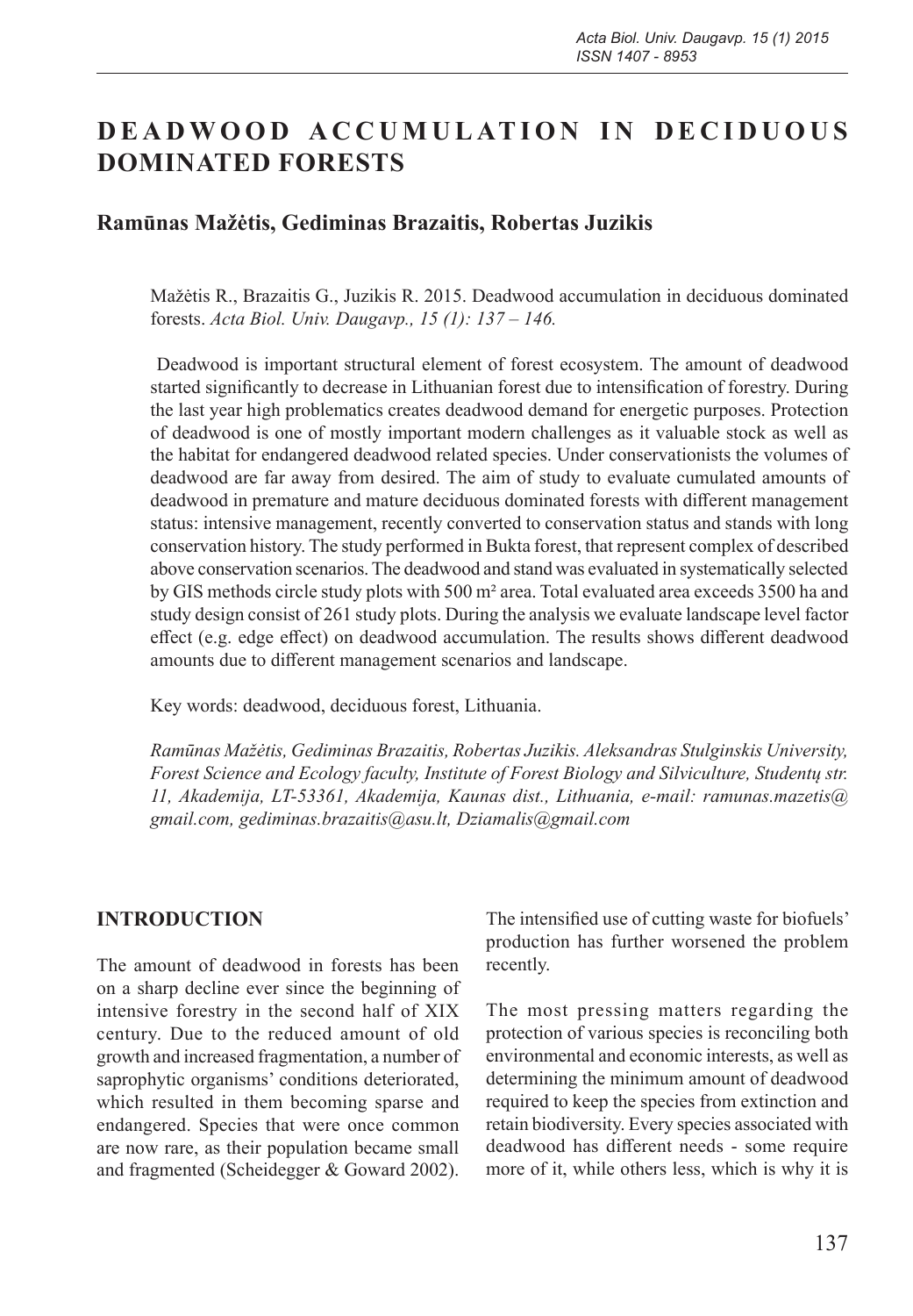important to find the optimum quantity. Pentilla (2004) did not find any endangered species of mushrooms in woods with less than  $20 \text{ m}^3$ / ha of deadwood. This number should be held as important as it is when rare species would begin to appear. Furthermore, it should be noted that the number might be smaller in locations with no recent forestry activity and with long continuity of the forest. After looking into other researchers' propositions for the amount of minimum deadwood in a wood, J. Muller and R. Butler (2010) suggested to leave  $30-50$  m<sup>3</sup>/ ha of deadwood for plain oak and beech forests. Sustained presence of various deadwood is as important as the continuity of a forest itself.

It is necessary to keep in mind various researchers determine differently what to call coarse deadwood with respect to the minimum diameter, thus one should be careful when evaluating the numbers each author provides. It is often the case the same researchers specify different minimum diameters for various deadwood components (wind thrown trees, snags and stums).

It is currently impossible to perform a comprehensive analysis on deadwood in Lithuanian woods due to lack of published data about the quantity of it. Furthermore, the data available, especially the one regarding managed forests, is often fragmentary and limited to search for rare species or episodic investigations.

The protection of deadwood is one of nowadays forest environment protection concerns as it is a valuable material which gets removed from the forests for economic reasons, but at the same time, it is a habitat for a number of species that have not reached their optimal quantity even in conservation forests.

The aim of this investigation is to determine the present amount of deadwood in multi-purpose mature and still maturing deciduous and mixed (where at least 50% of the trees are deciduous) forests (household, forests recently converted to protected, natural conservation forests).



Fig. 1. Map of the experiment place.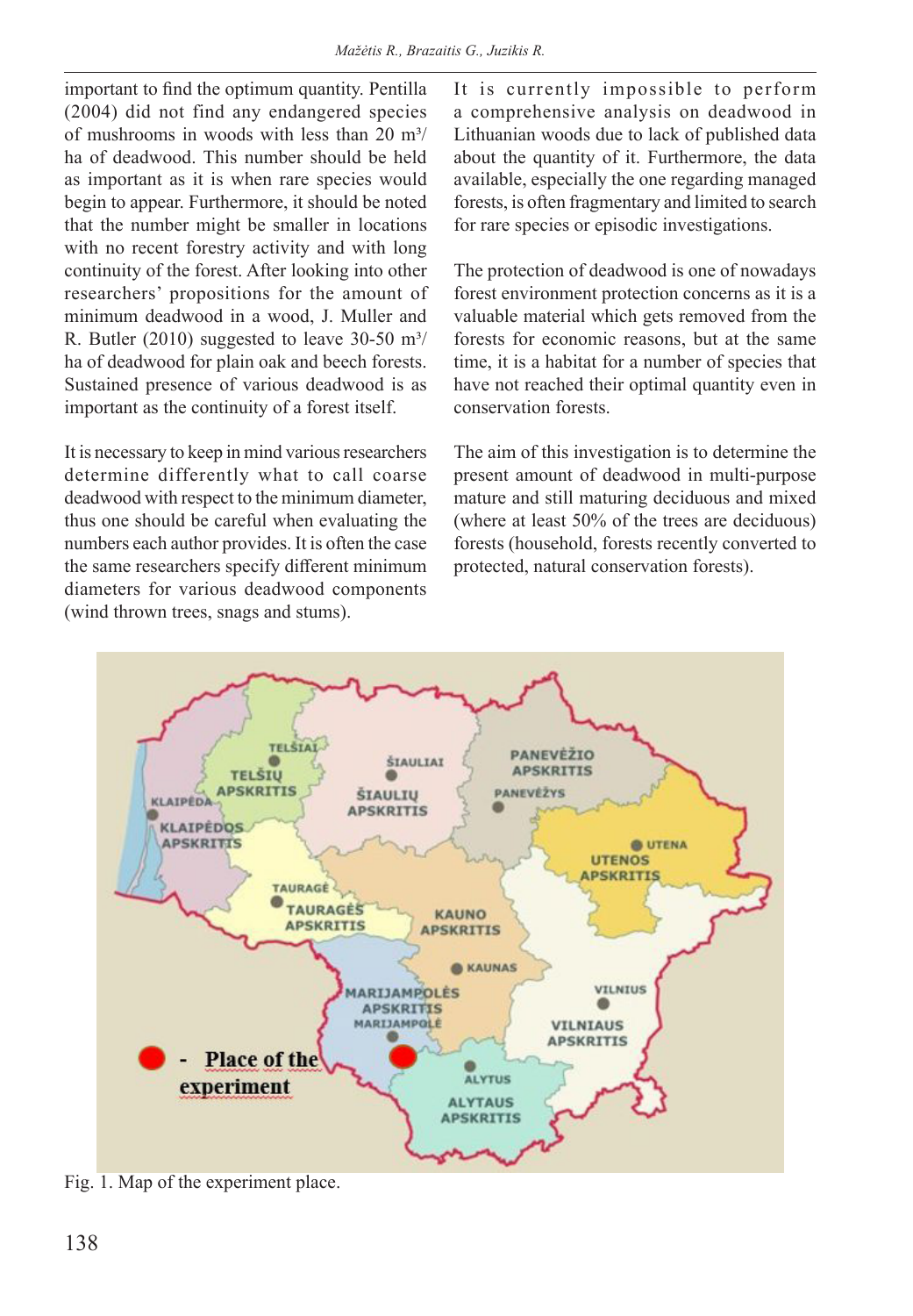#### **MATERIAL AND METHODS**

This research aims to investigate maturing and mature deciduous and mixed (at least 50% of deciduous trees) woods.

The investigation, in which both the quantity and the quality of multi-purpose forests' deadwood was evaluated, took place in Bukta forest, which is located in Marijampolė forest enterprise Bukta forest district Žuvintas biosphere's reserve (Fig. 1.). Bukta forest was chosen as it can represent every type of mixed and deciduous forest – managed, recently made protected and already protected.

The investigation was conducted in temporary, constant diameter circle 500m2 plots, with horizontal radius of 12.62m. The plots were chosen after an analysis of Bukta forest using the GIS method. The centre of the plot was determined by calculated coordinates using a GPS device. The full area of investigation was 3500 ha. In total, 261 plots were used to evaluate deadwood quantity.

The plots were chosen in maturing and mature deciduous and mixed (more then 50% of the trees are deciduous) woods. In the study, mature and maturing woods were regarded as woods from any group of forests, where mature and maturing trees have reached the age according to IV forest group wood norms: oak starting 111 years; pine, larch, ash, maple, beech and elm starting 91 years;



Fig. 2. Plot covering 500m² and trees and stumps that belong to it.

spruce starting 61 years; hornbeam, birch, black alder, linden starting 51 years; aspen starting 31 years.

A tree's inclusion into a plot was determined strictly on its diameter's place of measurement (at 1.3m height from the neck of the root), regardless of the tree's trunk location (Fig. 2). A stump's inclusion in a plot was determined in the same way – the stumps were assigned to a plot depending on the smallest diameter's on the stump value. A tree's centre was determined by the point where calliper legs touch with the trunk. A measuring tape was used to find the exact boundary of a plot.

Fallen branches, cut down and left or broken off trees, their trunks, logs, parts of logs and wood in various stages of decomposition were determined as part of the plot using merchantable trunk wood left after chopping recording method (Kuliešis et al. 2009). In this principle, every branch with diameter bigger than 10 cm at the thinnest end, every after-cut trunk at 1.3m height with a bigger than 10cm diameter and every logs, their parts and wood in various pieces are wood bigger than 10cm in diameter at the thinnest end are counted in as a part of a plot (Fig. 3).

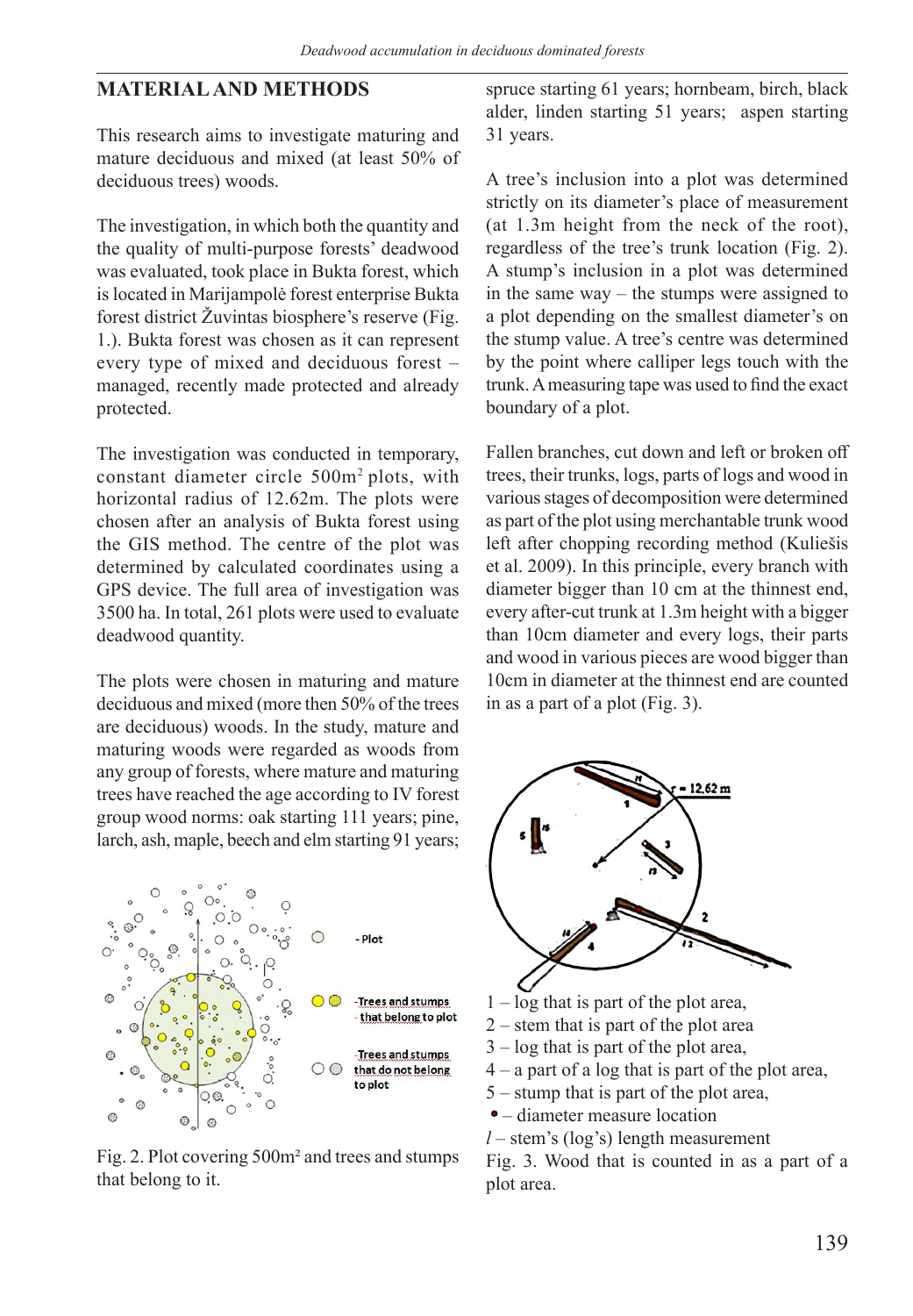The wood's species composition, age, stocking level and site types was set for each of the plot. The age was determined using age drill.

Every tree and stump that met the criteria, no matter whether it was green, dead or in any stage of decomposition was measured in the plot: every tree with longer than 10cm diameter at 1.3m heigth, every stump longer than 10cm diameter at the neck of the root, every branch with diameter wider than 10cm at the thinnest point, every stem left after cutting (with the top or without, can be cut into pieces) with larger than 10cm diameter at 1.3m height, every log diameter larger than 10cm a the thinnest point, their parts or wood at any stage of decomposition and its parts.

Tree species, storey, condition, diameter and height was determined for each tree and stump in the plot. For trees, windtyhrown trees and stems, the diameter was measured at 1.3 height from the stump, for stumps the smallest diameter above the ground level was taken, for logs, branches and various decomposing deadwood on the ground the diameter was taken at the thinnest end of it or in another place, depending on the object measured. The diameter was measured with the help of callipers at 1cm accuracy. The height measurements were taken with a "Silva Clino Master" altimeter. The heigth and diameter of the trees were determined using the methods described in The Forest Taxation (Repšys 1994), The National Forest Inventory Work Rules (Kuliešis et. al. 2009) and wood volume tables (Petrauskas et. al. 2010).

During the investigation, an evaluation on landscape's influence on the formation of deadwood was carried out as well. The distance between the plot and edge of the forest, drainage system, road and clearcut area was measured. The landscape's influence was evaluated only if the drainage system, road or clearcut area was less than 200m, edge of the forest less than 500m away from the centre of the plot.

Throughout the analysis, standing dead trees, snags windthorwn trees, stumps, fallen branches and cut down and abandoned wood and wood and its parts at any stage of decomposion were referred as deadwood:

1. Dead trees – whithered standing trees with any branches. Trees with no green needles or leaves during time of vegetation and with bark that is beginning to die were also assigned to this category.

2. Snags – a part of a hacked tree's stem, which is standing and is at least 1m tall. Trunks that are still standing and are both higher than 1m and have no branches or a single branch were a part of this category.

3. Wind thrown trees – thrown down, recumbent or tilted at 45° tree trunks.

4. Stumps – a part of a hacked tree's stem that is shorter than 1m.

The stage of decomposion was determined for deadwood inside of each plot. The stage of decay for ground wood (windthrown trees, fallen branches, hacked and abandoned trees, their stems, logs, their parts and various other parts of wood left on the ground at various stages of decomposion) was evaluated on a 5 point scale (Waddell, 2002):

1 – solid, recently fallen wood that has no started to decompose yet, lean branches with bark;

2 – mostly solid fallen wood, alburnum starting to rot, somewhat soft, cannot saparate the wood using hands, lean branches have mostly fallen off, those that are left would have their bark peeling off;

3 – large, hard pieces of wood can mosly be saparated by hand, the ends of large branches cannot be pulled off easily from the fallen tree;

4 – core is rotten, log does not support its own weight but retain their shape, the ends of large branches can be easily pulled away.

5 – nearly fully rotten, log does not maintain its form, is soft and crumbly.

The stages of decay were determined in the same way for standing dead trees, snags and stumps.

The data collected during the investigation was processed and analysed using "MS Excel"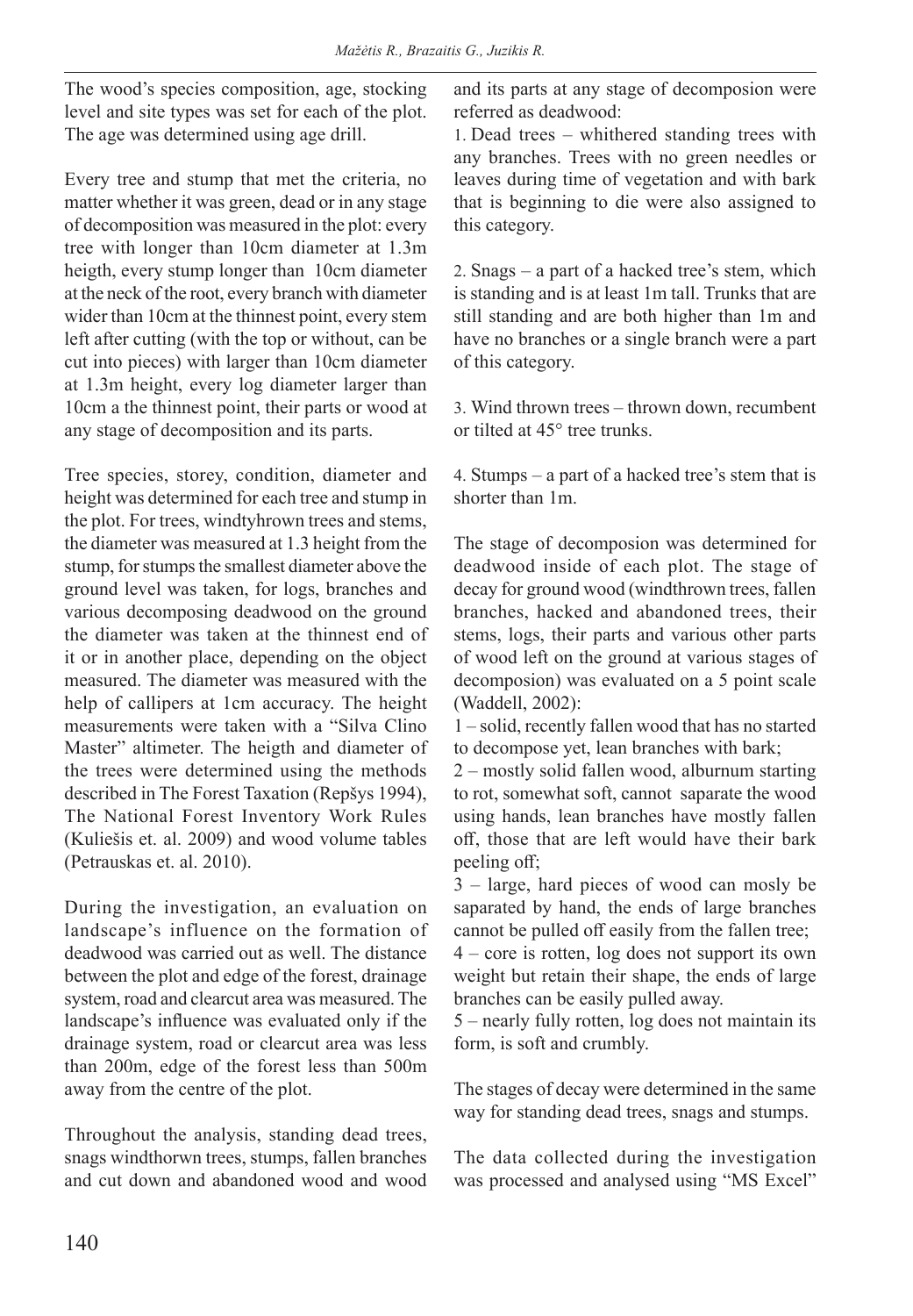and "Statistika" software. Factor influence was analysed using the F (ANOVA) method. The method examines whether the differences between group averages are reliable. If the reliability level for F criteria is p<0.05 (95%), the factor influence is reliable, thus indicating the factor has a significant influence.

#### **RESULTS AND DISCUSSION**

During the analysis, both the quantity and quality of the deadwood were determined. A landscape's and growth condition's role in formation of deadwood was established and evaluated as well.

After analysis of growth conditions, it was found that the site humidity had a significant role in the creation of deadwood ( $F = 9.62$ ,  $p < 0.05$ ). The amount of deadwood found in a plot was between 11 and 21 units, depending on the site humidity. Most of the deadwood had accumulated in peat soils (average of 21 units per plot), slightly less in constantly wet soils (average of 17 units per plot) and temporary wet soils (average of 16.5 units per plot), while the lowest amount was found in normal humidity soils (average of 11 units per plot) (Fig. 4). The amount of deadwood in normal humidity soils was found to be nearly twice lower than in the peat soils. As the humidity of the soil increases, the trees resistance to negative abiotic and biotic agents decreases and the amount of deadwood increases.



Fig. 4. Distribution of deadwood by site humidity.

During the analysis, it was found that site fertility had no significant impact on the formation of deadwood (F = 0.768, p > 0.05). When looked at site type (humidity and fertility) role in the formation of deadwood, it a statistical significance was found (F = 4.27,  $p < 0.05$ ) in regards to the amount of deadwood evaluated (Fig. 5.). As the soil's humidity and fertility increases, so does the amount of deadwood, from 9 units per plot when the soil is temporary wet and infertile, to 21.5 units per plot at fertile peat soils.

An analysis of the distribution of the total amount of deadwood by the forests groups identified no significant effect of the type of forest on the amount of deadwood present ( $F = 0.85$ , p $> 0.05$ ).

However, it was discovered that the predominant tree species had a significant effect on the overall quantity of deadwood ( $F = 5.87$ ,  $p < 0.05$ ). The biggest amount of deadwood forms in places where softwood deciduous trees are predominant, while the smallest – in places with hardwood deciduous tree prevalence. Depending on the prevalent type of wood, deadwood count ranges from 7.5 units per plot to 20.5 units per plot



Fig. 5. Deadwood distribution by site type (Lctemporary wet fertile soils; Pd- peat very fertile soils; Ld- temporary wet very fertile soils; Udconstantly wet very fertile soils; Lf- temporary wet particularly fertile soils; Uf- constantly wet fertile soils; Nf- normal humidity particularly fertile soils; Nd- normal humidity very fertile soils; Pb- peat infertiler soils.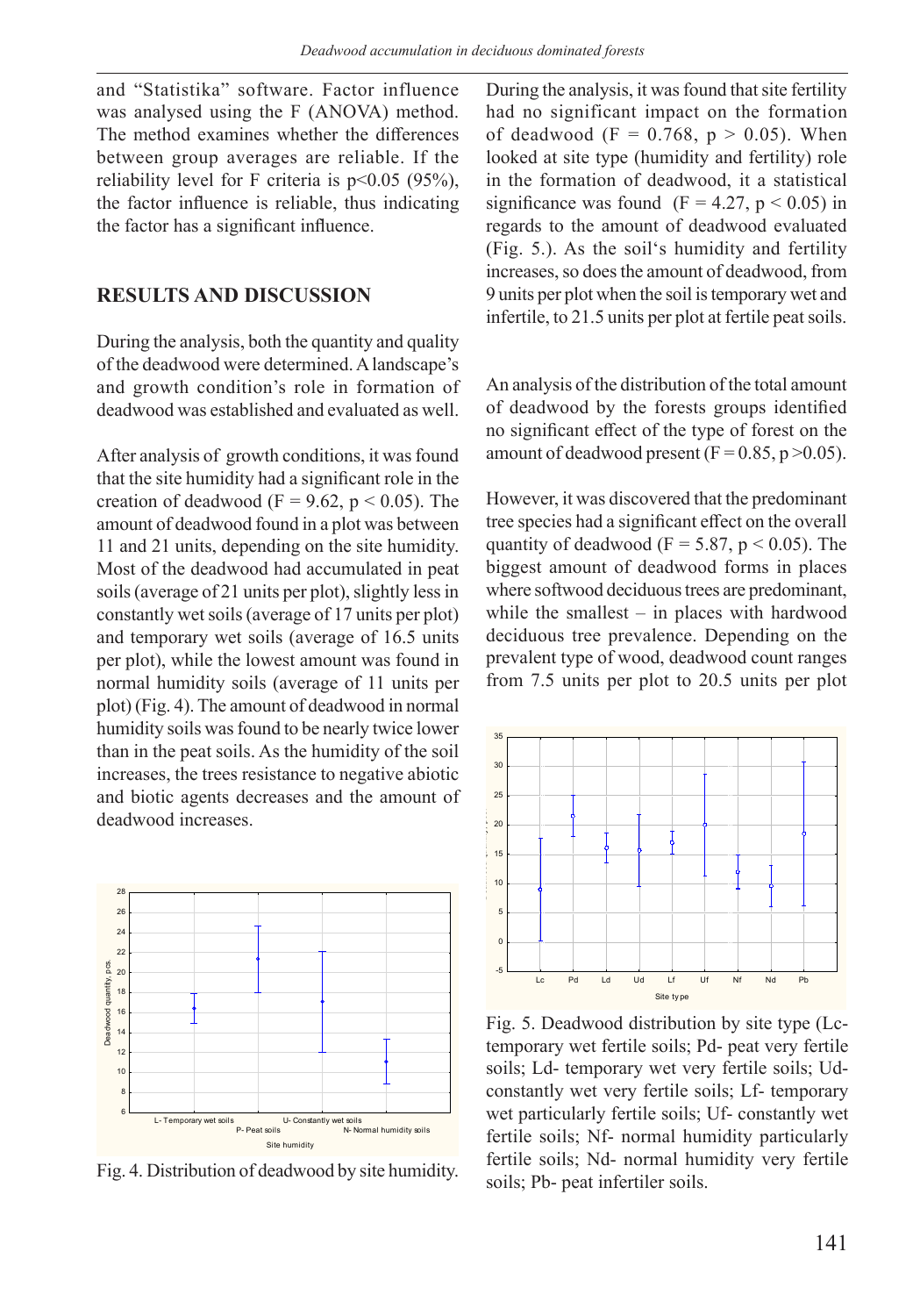(Fig. 6). The largest quantity of deadwood can be found in woods with a high number of black alder *(Alnus glutinosa)* and the smallest in woods with a large number of common hornbeam *(Carpinus betulus)*. Such distribution results because of each species of tree's individual requirements of the soil, especially its humidity.

A further analysis was carried out on the distribution of deadwood depending on the four elements of landscape: the distance to the edge of the forest, the distance to the clear-cut area, the distance to the drainage system and the distance to the road. It was found the distance from the forest edge had a significant effect  $(r = 0.39, p$  $(0.05)$  (Fig. 7), as well as the distance to the drainage system ( $r = 0.24$ ,  $p < 0.05$ ) (Fig. 8) and the distance to the road ( $r = 0.25$ ,  $p < 0.05$ ) (Fig. 9). No significant effect of the distance to the clear-cut area on the amount of deadwood was found ( $r = -0.06$ ,  $p > 0.05$ ). When looking further into the role of the forest's edge location, it was discovered that he smallest amount of deadwood was found when the distance to it was under 20m (average of 9 units per plot), while the biggest amount was found at 500m from the edge of the forest (average of 20 units per plot). Similar trends could be observed when in the analysis of distance to the drainage system and the road. The smallest amount of deadwood was found when the distance was under 50m to the drainage system or the road (average of 11 units per plot) and the largest when the distance was

under 200m to them (average of 18 units per plot). Forest management activity, such as sanitary felling, had the greatest impact on this distribution of deadwood quantities, likely because cutting down trees with the smallest distance to the edge of the forest or road, where the drainage system is usually located, is the only way sanitary tree cuts can be economically beneficial. Deadwood is also removed from the locations near the roads, drainage systems and the edges of the forests due to health and safety risks of people living, visiting or working there and their property.

The distribution of all deadwood and the presence of deadwood in forests with hardwood deciduous, softwood deciduous and coniferous species of tree prevalence were separately analysed when analysing deadwood distribution by stage of decomposition's dependency on the predominant species of tree. Upon looking at the overall volume of deadwood, it was found that the most common wood was at its third stage of decomposition (average of 5.9 units per plot), while the least amount of wood was at its fifth stage (average of 0.8 units per plot) (Fig. 10). The largest part of all deadwood was at the second to fourth stage (average of 13.1 units per plot). This has positive importance for the conservation of biodiversity as the epiphytic species often found on the first stage deadwood can be found on green standing trees as well. Epixylic species take hold only during the latter stages of deadwood, while epigeic species may



Fig. 6. Overall distribution of deadwood depending on the tree species.



Fig. 7. Deadwood distribution by the distance to the forest edge.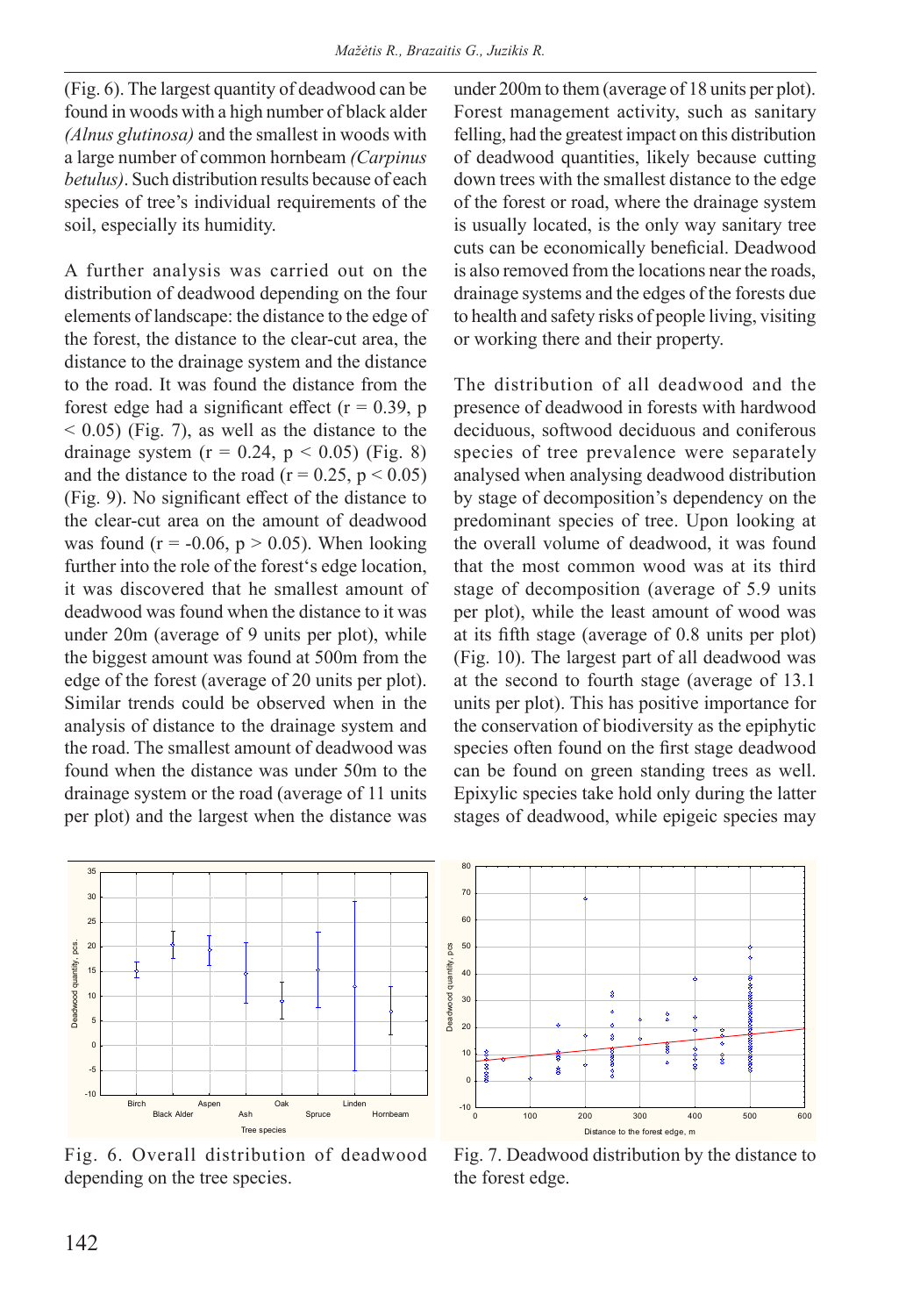start growing when the deadwood gets covered in soil. Wood at its second to fourth stages of decomposition holds positive implications for the abundance of organisms that are related to deadwood. The largest ammount of second stage deadwood was discovered in woods with the prevelance of the common spruce *(Picea abies)* and black alder *(Alnus glutinosa)*, at the average of 9 units per plot, and the least – with prevelance of common hornbeam *(Carpinus betulus)*, at the average of 2.5 units per plot. A slightly larger amount of deadwood at its first stage was found only in woods with the prevelance of common ash *(Fraxinus excelsior)* and littleleaf linden *(Tilia cordata)*, average of 5 units and 4 units per plot respectively. An average of 1.9 unit per plot of first stage deadwood was found in every

tree species of wood, which was still less than the amount second to fourth stage wood found. These findings have a negative significance on preservation of biodiversity as first stage wood is important not only to species that are related to deadwood but also to the continuous presence of deadwood itself. The use of timber for economic purposes has the biggest impact on the reason why the number of first stage of deadwood is so small. On evaluation of the distribution of deadwood among hardwood deciduous, it was discovered that most of it is acummulated in woods where common ash *(Fraxinus excelsior)* is prevelant (average of 3.1 unit per plot), while the distribution among softwood deciduous is the most largest with black alder *(Alnus glutinosa)* predominant (average of 7.5 units per plot). It



Fig. 8. Deadwood distribution by the distance to the drainage system.



Fig. 10. Distribution of deadwood by stage of decomposion and tree species.



Fig. 9. Deadwood distribution by the distance to the road.



Fig. 11. Distribution of deadwood by thickness groups and tree species.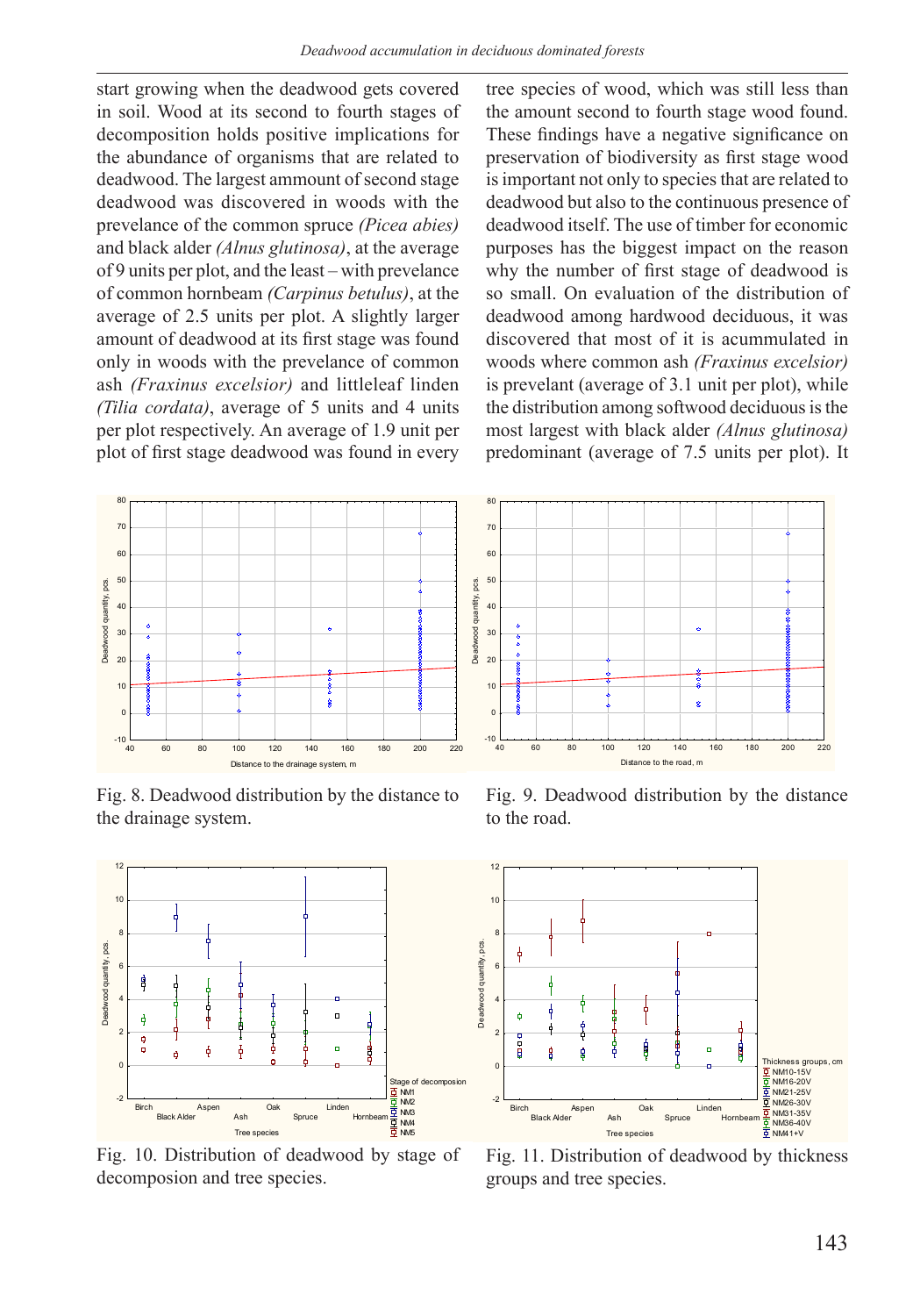was also determined that the most common type of deadwood was softwood deciduous – average of 9 units per plot.

When analysing the distribution of deadwood by groups of thickness dependency on the tree species, the distribution of all deadwood was analysed on its own in addition to hardwood deciduous, softwood deciduous and coniferous deadwood saparate analyses. Upon measuring the total amount of dead it was discovered most of the deadwood had 10-15cm diameter (average of 6.5 units per plot), while least had 36-40cm diameter (average of 0.6 units per plot) (Fig. 11). Most of 10-15cm diameter timber was seen in woods with prevelance of aspen (*Populus termula*) – average of 8.5 units per plot; 16-20cm diameter in woods with prevelance of black alder (*Alnus glutinosa*) – average of 4.9 units per plot; 21-25cm diameter in woods with prevelance of common spruce (*Picea abies*) – average of 4.5 units per plot; 26-30cm diameter in woods with prevelance of black alder (*Alnus glutinosa*) – average of 2.3 units per plot; 31-35cm diameter in woods with prevelance of common ash (*Fraxinus excelsior* ) - average of 2.1 unit per plot; 36-40cm diameter in woods with prevelance of common ash (*Fraxinus excelsior*) - average of 1.3 unit per plot; 41cm or larger diameter in woods with prevelance of common oak (*Quercus robur*) - average of 1.5 unit per plot. Small deadwood prevailed in softwood deciduous stands, while large deadwood could



Fig. 12. Distribution of deadwood by stage of decomposion and the distance to the forest edge.

be mostly found in hardwood deciduous stands. Upon saparate analysis on hardwood deciduous, softwood deciduous and coniferous deadwood distribution by thickness groups, it was found that small deadwood is not always prevelant. The significance of small deadwood on biodiversity is relatively small, as it consists of thin, young and quickly decomposing wood. Sadly, there is a lack of large deadwood, which makes sure of long-term presence of deadwood and is important to most organisms related to deadwood.

After analysing the distribution of deadwood by its state of decomposion and forest groups, as well as by thickness group and forest group analysis, it was established that third stage of decomposion and small deadwood was the most prevelant, regardless of the group of the forest.

Finally, the distribution of deadwood by its state of decay depending on the distance from the forest edge was analysed.

The results indicate a reliable influence of distance to forest edge on deadwood in its third  $(r = 0.37, p < 0.05)$  and fourth  $(r = 0.37, p < 0.05)$ stages (Fig. 12.). The longer was the distance to the forest edge, the more deadwood could be found. The smallest amount of deadwood could be found at 20m or less to the edge of the forest and the largest amount at 500m to the edge of the forest. As the distance increased, the amount of third stage deadwood per plot increased from 2 units to 7.7 units. Once again, forestry activities had the biggest influence on this disposition due to sanitary fellings being more economically efficient when the distance to the forest edge is smaller.

## **CONCLUSIONS**

Site humidity has a significant influence on the formation of deadwood. As the humidity of soil increases, the trees' resistance to negative abiotic and biotic factors decreases, as well as the amount of deadwood increases.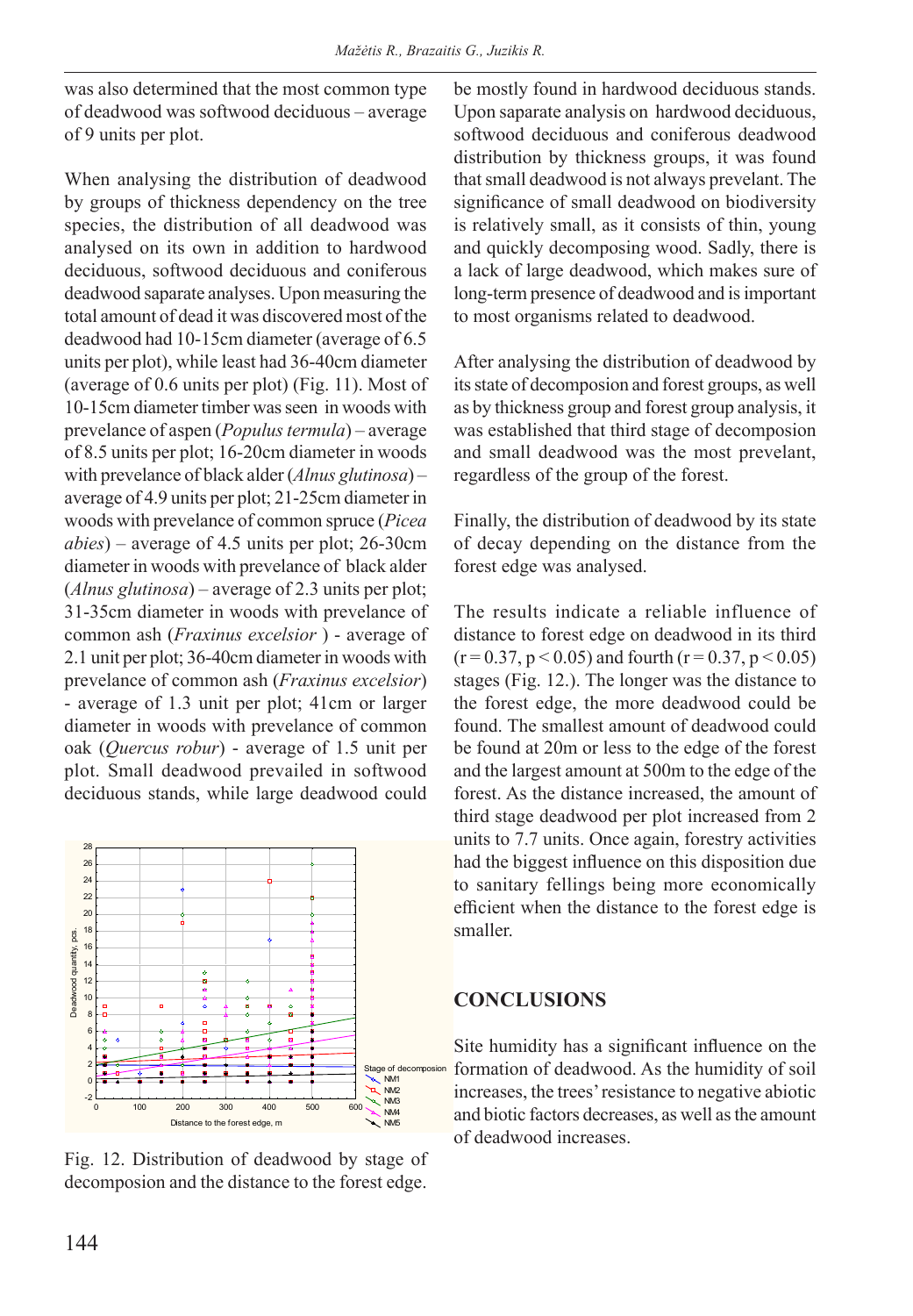Site types (site humidity with site fertility) has a significant impact on the amount of deadwood present. As the soil's humidity and fertility increases, so does the presence of deadwood.

The dominant tree species has a huge impact on the amount of deadwood. The largest amount of deadwood is formed in areas dominated by softwood deciduous, smallest – by hardwood deciduous trees.

The amount of deadwood increases with the distance from the forest edge, drainage system and road increases. This distribution is determined by forestry, as sanitary fellings are economically useful only when the distance from a edge of the forest or a road, where drainage system is usually located, is small.

Most of the deadwood consists of second to fourth stage of decomposion wood, the abundance of which has positive influence on the wealth of organisms related to deadwood.

Large amounts of small deadwood which has little impact on biodiversity was found, while there is a lack of large deadwood which ensure long-term presence of deadwood and is important to organisms related to it.

## **REFERENCES**

- Andersson L., Kriukelis R., Čiuplys R. 2002. Kertinių miško buveinių inventorizacija. Metodika. (Woodland Key Habitat Inventory. Methodology) Lietuvos Respublikos aplinkos ministerija, Miškų departamentas ir Švedijos Ostra Gotaland miškų valdyba. Vilnius-Linkoping. (In Lithuanian).
- Kuliešis A., Kasperavičius A., Kulbokas G. 2009. Nacionalinės miškų inventorizacijos darbo taikylės (The National Forest Inventory Work Rules), Kaunas. (In Lithuanian).
- Miškotvarkos darbų vykdymo instrukcija. (Instruction of Forest Management Implementation) 2010 (patvirtinta

Valstybinės miškų tarnybos direktoriaus 2010 m. sausio 14 d. įsakymu Nr. 11-10- V). Valstybės žinios. 2010, Nr. 45-2182. (In Lithuanian).

- Muller J., Butler R. 2010. A review of habitat thresholds for dead wood: a baseline for management recommendations in European forests. Eur J Forest Res 129: 981-992.
- Pentilla R. 2004. The impact of forestry on polyporous fungi in boreal forests. Academic disseratation. Helsinki.
- Petrauskas E., Kuliešis A., Tebėra A. 2010. Medienos tūrio lentelės. (Wood volume tables) Ketvirtoji pataisyta ir papildyta laida. Lietuvos nepriklausomų medienos matuotojų asociacija, LŽŪU, Valstybinė miškų tarnyba, Kauno miškų ir aplinkos inžinerijos kolegija. Naujasis laikas. Kaunas. (In Lithuanian).
- Preikša Ž. 2011. Kriptogamų įvairovė skirtingo miškų ūkinės veiklos intensyvumo senuose plačialapių ir mišriuose su plačialapiais medžiais miškuose. (Cryptogamic variety in broad-leaf and mixed with broad-leaved trees forests with various intensity of forestry activity) Daktaro disertacija, LŽŪU. (In Lithuanian).
- Repšys J. 1994. Miško taksacija: dendrometrija. (Forest Taxation: Dendrometry) Vadovėlis žemės ūkio aukštųjų ir miškų ūkio aukštesniųjų mokyklų miškininkystės specialybės studentams. Mokslo ir enciklopedijų leidykla. Vilnius. (In Lithuanian).
- Scheidegger C., Gowart T. 2002. Monitoring lichens for conservation: red lists and conservation action plans. – In: Nimis P.L., Scheidegger C., Wolseley P.A. (eds.), Monitoring with lichens – monitoring lichens. NATO Science Series. IV. Earth and Environmental Sciences, 7: 163-181.